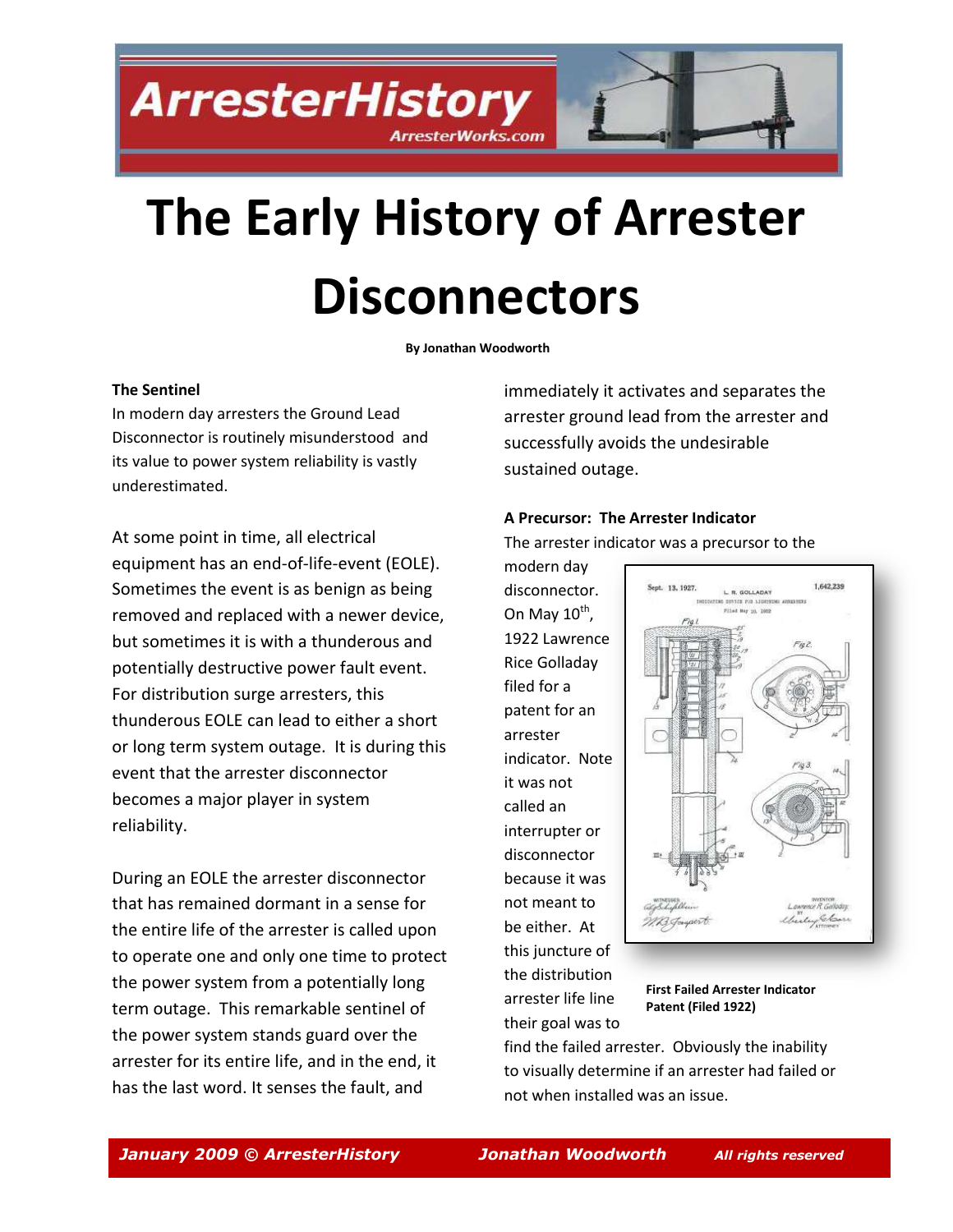**ArresterHistory** 



**ArresterWorks.com** 

In [patent 1,642,239](http://www.arresterworks.com/ArresterHistory_files/1,642,239%20%20First%20Arrester%20Indicator%20Patent%20%20%201922%20Application%20-%201927%20Patent%20%20Disconnector%20Lawrence%20R%20Golladay%20%20%20%20%20%20Westinghouse.pdf) Golladay introduced the concept of using the arrester resistor to melt a low temperature material allowing an insulating sleeve to protrude out of the bottom of the arrester.



**The Arrester Disconnector** 

The concept of the arrester ground lead disconnector as we know it today can be traced back to April 22, 1939 when



Ralph H Earle applied for a patent. Ralph was at that time a fuse and arrester design engineer for the Line Material Company in Milwaukee Wisconsin. Having expertise in both fuses and arresters was an obvious advantage. [His concept was patented](http://www.arresterworks.com/ArresterHistory_files/2296708%20First%20Disconnector%20Patent%20CIRCUIT_INTERRUPTING_DEVICE.pdf) in 1942. The concept of using an explosive charge to separate the ground lead is still



**[First Failed Arrester Disconnector Patent](http://www.arresterworks.com/ArresterHistory_files/2296708 First Disconnector Patent CIRCUIT_INTERRUPTING_DEVICE.pdf) (Filed 1939)** 

**Insulating Sleeve** becomes visible outside

the arrester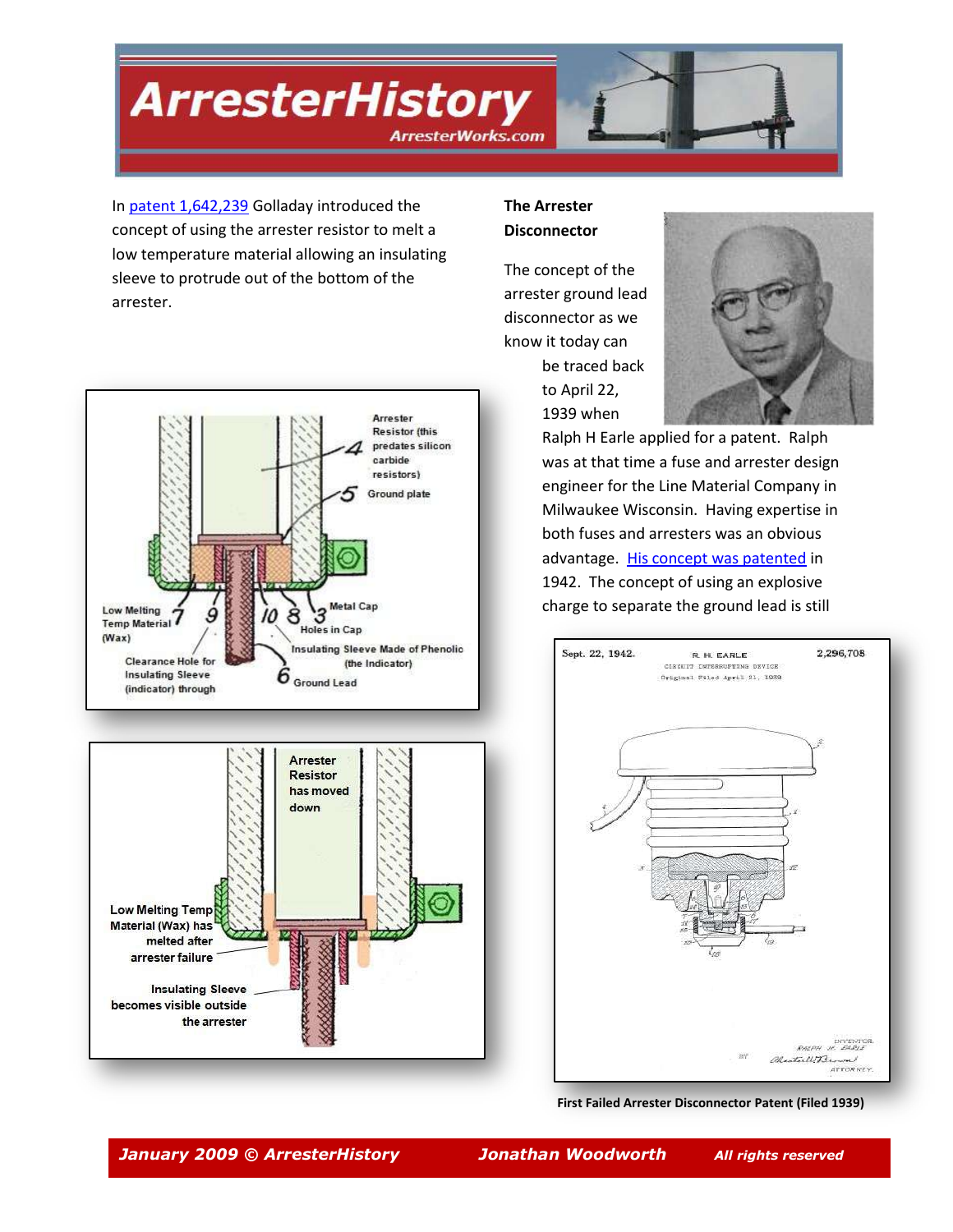

in use today, 70 year after it was first introduced. This is a testament to the quality and uniqueness of this concept for it to have survived this long.





## **Theory of Operation**

When an arrester fails, a high energy arc is created between Cap (29) and bottom terminal (24). The heat from the arc ignites the cap which leads to fracture of the porcelain at the weak point. The blast moves the ground lead away from the arrester.